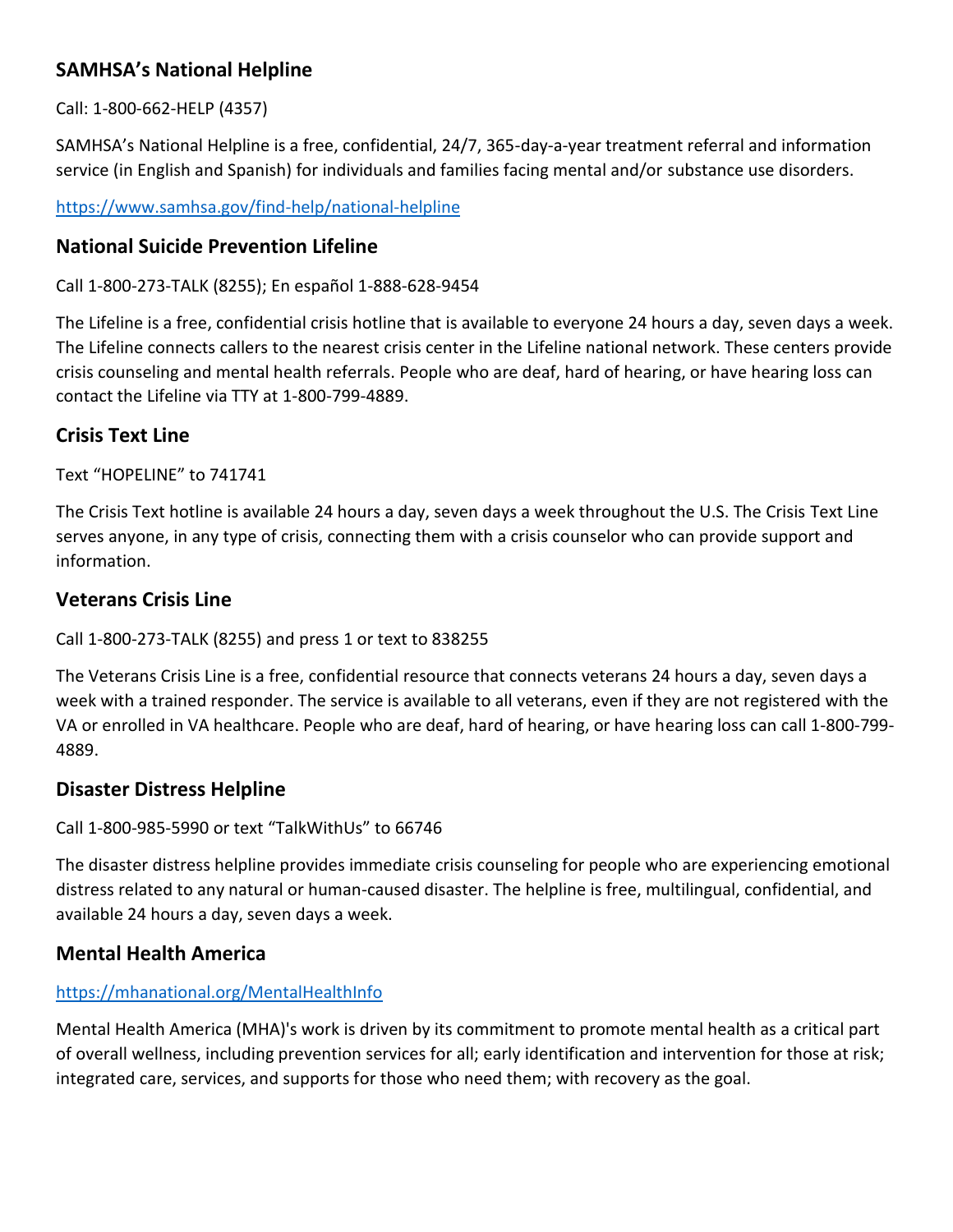# **Anxiety & Depression Association of America**

ADAA focuses on improving quality of life for those with anxiety, depression, OCD, PTSD and co-occurring disorders through education about the disorders. ADAA helps people find treatment, resources, and support. ADAA promotes scientific innovation and engages a diverse network of basic and clinical anxiety and depression researchers and providers encouraging the implementation of new treatments to clinicians. These commitments drive ADAA's promise to find new treatments and one day prevent and cure these disorders.

### <https://adaa.org/>

## **National Alliance on Mental Illness (NAMI)**

NAMI is the nation's largest grassroots mental health organization dedicated to building better lives for the millions of Americans affected by mental illness.

#### <https://www.nami.org/home>

Local Chapter: NAMI Portage Wood Counties:<https://www.namiportagewoodcounties.org/>

## **The Trevor Project**

The Trevor Project is the leading national organization providing crisis intervention and suicide prevention services to lesbian, gay, bisexual, transgender, queer & questioning youth.

TrevorLifeLine: Trevor Life Line in a crisis intervention and suicide prevention phone service available 24/7/365. Call 1-866-488-7386

TrevorText: Confidential text messaging with a Trevor counselor available 24/7/365. Text START to 678-678.

### **Born This Way**

Born This Way Foundation leverages innovative programming and partnerships to model, convene, and support healthy conversations about mental wellness, to connect youth with resources and services that support their mental health – online and offline, and to encourage and build communities that understand and prioritize mental and emotional wellness.

<https://bornthisway.foundation/>

# **Suicide Prevention and Mental Health Awareness Coalition of Portage County**

The mission is to prevent suicide in Portage County by providing hope, creating awareness and facilitating change in the community to support mental health.

#### <http://www.suicidepreventionportagecounty.org/index.php/about-us>

### **Mental Health Navigation Program, CAP Services**

Mental Health Navigation is a free and confidential program established in response to the need for mental health care and navigating the often complicated system of resources and services. The program aims to help residents of Portage County to improve their mental wellness and functioning by connecting them to local mental health and community resources. Mental Health Navigation attempts to remove barriers to services that enhance resiliency and self-advocacy which in turn supports well-being. Call 715-343-7104